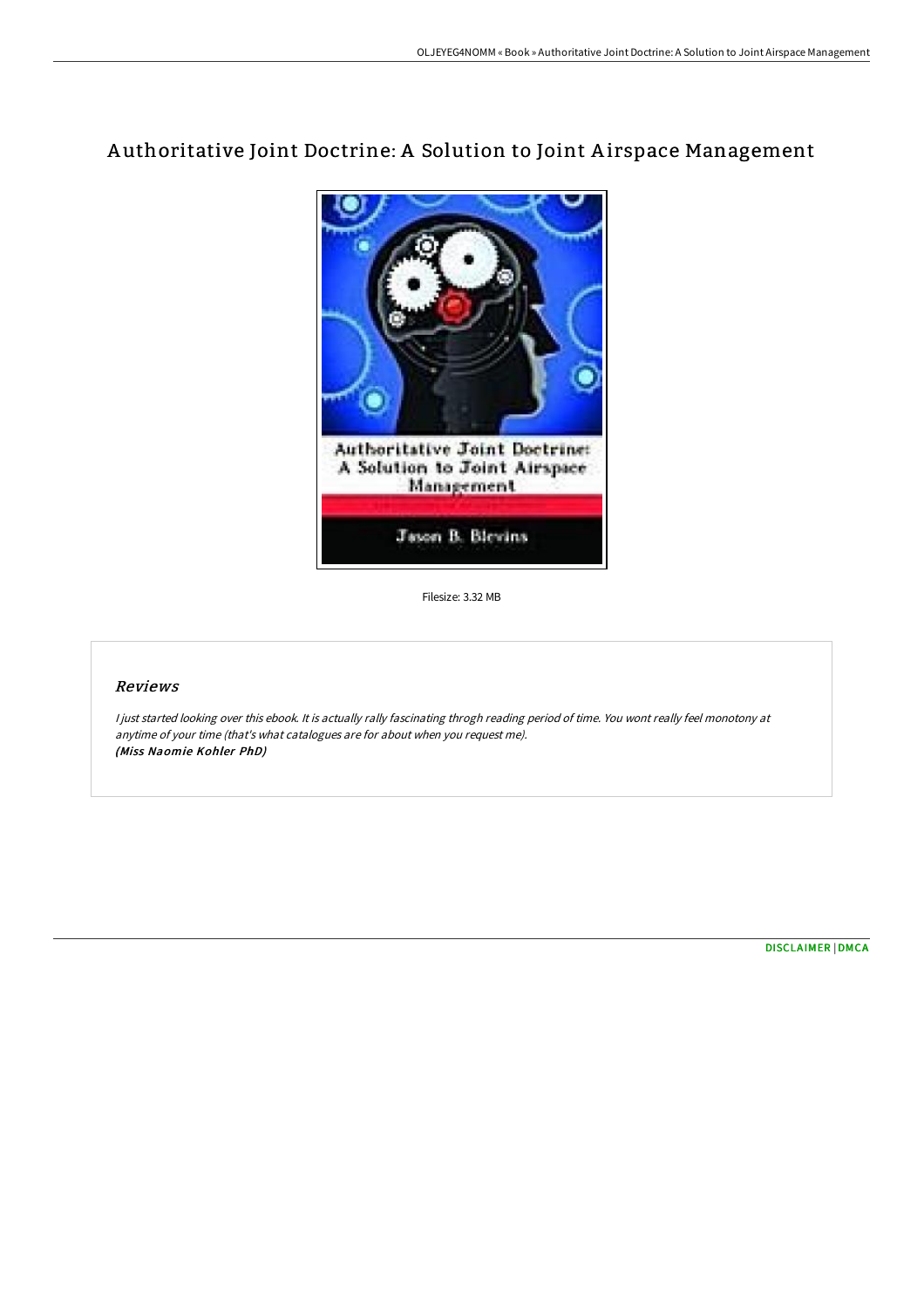#### AUTHORITATIVE JOINT DOCTRINE: A SOLUTION TO JOINT AIRSPACE MANAGEMENT



**DOWNLOAD PDF** 

Biblioscholar Okt 2012, 2012. Taschenbuch. Book Condition: Neu. 246x189x2 mm. This item is printed on demand - Print on Demand Neuware - Focusing the guidance of Joint Publication 3-52, Joint Doctrine for Airspace Control in the Combat Zone, from a vague, principles-based document to a tailorable, framework-based guide may improve future joint airspace interdependency. An essential element required to achieve interdependency requires the establishment of a joint airspace Common Operational Picture (COP) which maximizes service specific air management and airpower capabilities. Two critical requirements for developing a joint airspace COP include adoption of a common reference system and institution of kill box methodologies into joint airspace management. A common reference system provides the underlying framework for development of a joint airspace COP. To prevent uncoordinated efforts, JP 3-52 should mandate a single common reference system, and the Global Area Reference System (GARS) exhibits the greatest potential for integrating joint efforts across sea, air, and land domains. Implementing GARS enables a single COP across the joint force, significantly increasing the situational awareness (SA) of all forces operating in the same environment. 34 pp. Englisch.

E Read [Authoritative](http://albedo.media/authoritative-joint-doctrine-a-solution-to-joint.html) Joint Doctrine: A Solution to Joint Air space Management Online  $_{\rm PDF}$ Download PDF [Authoritative](http://albedo.media/authoritative-joint-doctrine-a-solution-to-joint.html) Joint Doctrine: A Solution to Joint Airspace Management